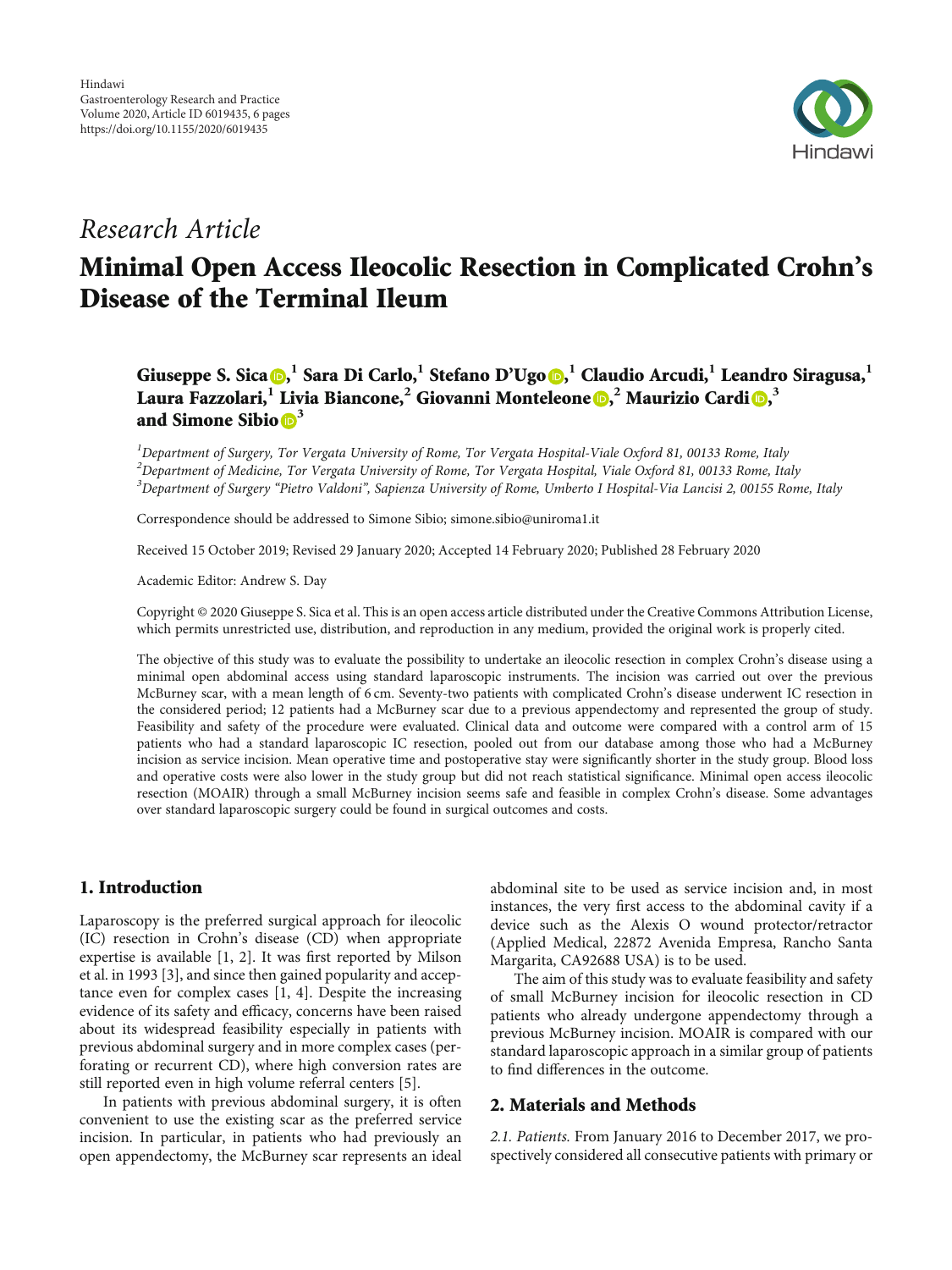<span id="page-1-0"></span>

| Factor                                  | Study ( $n = 12$ ) | Control $(n = 15)$ | $\mathcal{P}$ |
|-----------------------------------------|--------------------|--------------------|---------------|
| Mean age (years) (range)                | $40(25-60)$        | 38 (22-61)         | 0.08          |
| Gender (%)                              |                    |                    |               |
| Male                                    | 8(67%)             | $9(60\%)$          | 0.09          |
| Female                                  | 4(33%)             | 6(40%)             |               |
| Mean BMI $(kg/m2)$                      | $23(18-27)$        | 24 (19-28)         | 0.1           |
| Behavior of disease (%)                 |                    |                    |               |
| Primary                                 | 10 (83.3%)         | 12 (80%)           | 0.2           |
| Recurrent                               | 2(16.7%)           | 3(20%)             | 0.1           |
| Fistulas+pelvic sepsis                  | $6(50\%)$          | $9(60\%)$          | 0.07          |
| Thickened mesentery                     | 4(33%)             | 4(27%)             | 0.06          |
| Large inflammatory mass                 | 2(17%)             | 2(13%)             | 0.1           |
| Mean length of disease (months) (range) | 37.6 (8-96)        | $41.2(9-102)$      | 0.07          |
| Medical treatment                       | 7(58%)             | 8(53%)             | 0.09          |
| Steroids                                | 3(43%)             | 5(62%)             | 0.06          |
| Aminosalicylate                         | 4(57%)             | 3(38%)             | 0.07          |
| Mean op. time (min)                     | 89 (75-156)        | $122(91-148)$      | 0.03          |
| Mean blood loss (mL)                    | 128 (20-450)       | $137(25-512)$      | 0.051         |
| Conversion                              |                    |                    |               |
| <b>LPS</b>                              |                    |                    |               |
| Open                                    |                    | 2(13%)             |               |
| Mean hospital stay (days)               | $4(3-6)$           | $6(4-9)$           | 0.04          |
| Morbidity (CD) (%)                      |                    |                    |               |
| I                                       |                    |                    |               |
| $_{\rm II}$                             | 1(8%)              | 3 (20%)            | 0.06          |
| III                                     |                    |                    |               |
| IV                                      |                    |                    |               |
| Adherence to ERAS (%)                   | 10 (83%)           | 13 (87%)           | 0.1           |
| 1-year recurrence (%)                   | 1(8%)              | 1(7%)              | 0.06          |

Table 1: Demographics and surgical outcome factors of the two samples (univariate analysis–chi-squared test).

LPS = laparoscopy; BMI = body mass index.

recurrent CD referred to our Minimally Invasive and Gastrointestinal Surgery Unit for IC resection. The disease was defined complex in the presence of fistulas and abdominal abscess; a very thickened mesentery or large inflammatory masses determining adhesions were also reported. The study group was composed of patients with complicated CD presenting with an existing McBurney incision for a previous open appendectomy undergoing MOAIR. The control group consisted of CD patients with comparable clinical characteristics who underwent a standard laparoscopic IC resection using a service incision the same pre-existing McBurney. Clinical data were collected for the study purpose and reported in Table 1. The characteristics of the population of study were divided into demographics, such as age and gender, and clinical data, such as body mass index (BMI), type and behavior of CD, duration of disease, presence of extra ileocecal disease, and previous surgery, past, and current medical treatment. Data of the perioperative period, including preoperative imaging results (magnetic resonance enterography or small intestine contrast ultrasound) and concordance with the intraoperative findings were recorded. Intraoperative data consisted of operative time, blood loss, conversion rates (open to laparoscopy or laparoscopy to open surgery), complications and complexity of the disease according to the presence of abscesses and fistulas, and/or large masses and thickened mesentery. Finally, patients were operated under our protocol of enhanced recovery in abdominal surgery (ERAS) which follows the basic principle of the ERAS [[6](#page-5-0)], and adherence to the protocol was evaluated in the two groups. Recurrence at one year has been reported. Differences between groups were statistically analyzed by mean of the univariate chi-squared test analysis tool (NCSS (Number Cruncher Statistical Software), 329 North 1000 East Kaysville, Utah 84037, USA). A *p* value of <0.05 has been set as significant. Written informed consent was obtained from all patients.

#### 2.2. Surgical Technique

2.2.1. Study Group. The operating room was set as per standard laparoscopic IC resection with the laparoscopy tower available and the scrub nurse table ready for a quick "conversion." Patients were intubated and subsequently placed in a supine position with the legs opened, the surgeon standing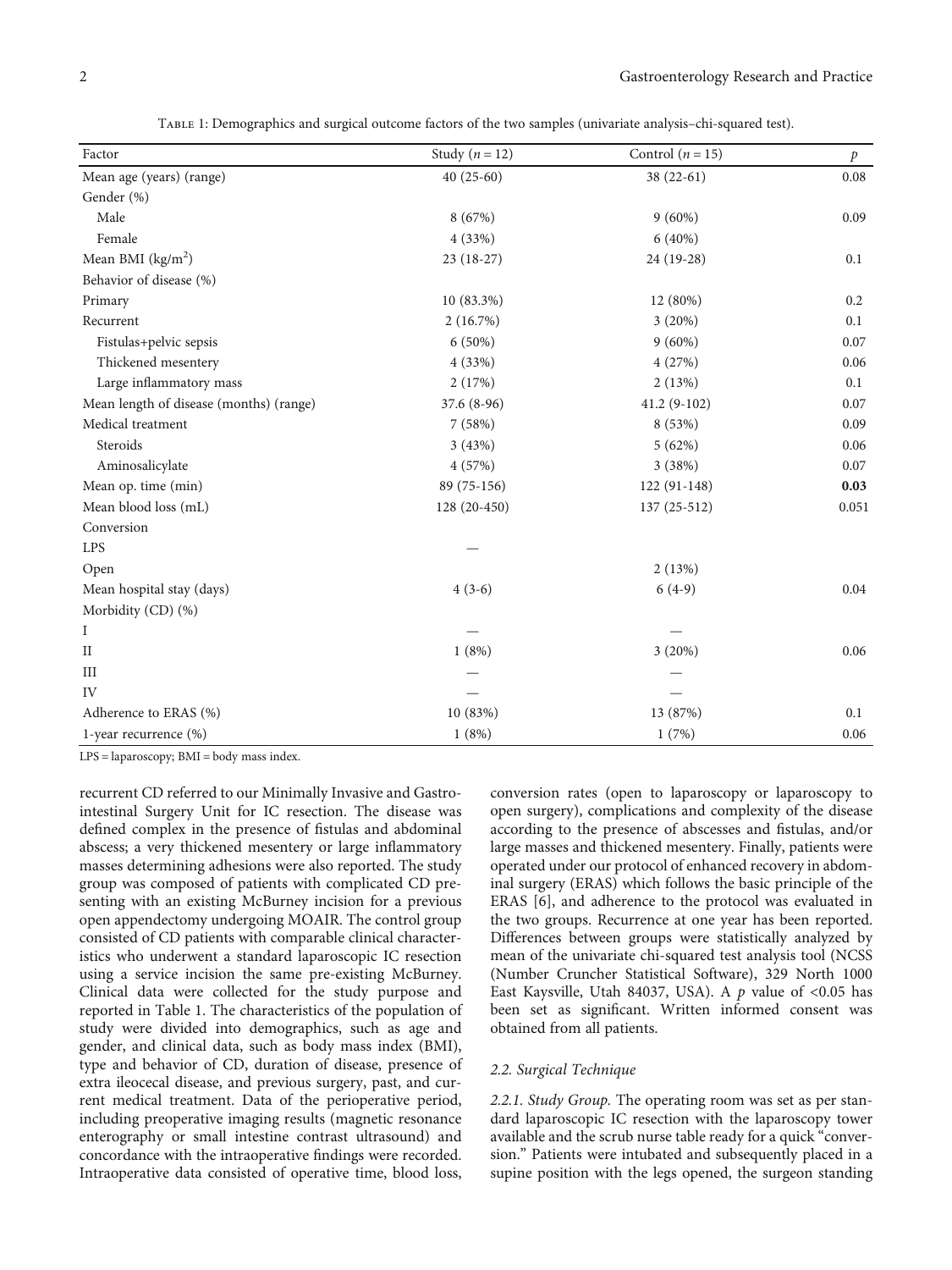

FIGURE 1: Skin incision on the previous McBurney.<br>FIGURE 2: Resection of the ileum and mesentery.

at the patient's right side or between the legs. Skin incision was done over the McBurney scar (Figure 1). Once access to the abdominal cavity was gained, the small size (2.5- 6 cm) Alexis was used to protect and retract the wound margins and to allow laparoscopy. The surgical procedure followed the same principles of benign colorectal surgery. The surgeon normally standing at the patient's right side is ready to move between the legs if necessary especially during the upper part of the colonic dissection. A careful inspection of the ileum using Rampley forceps was performed. In case of adhesions, a mix of sharp and blunt dissection was carried out through the incision, also with the aid of a laparoscopic ultrasound harmonic scalpel (Ultracision™, Ethicon Endosurgery). In case of true penetrating fistulas into the bladder or colon, the sutures were carried out from the incision. Once freed, the terminal ileum was divided using an endoscopic stapler (Figure 2). The cecum and ascending colon were mobilized and the hepatic flexure lowered (if not already done in the previous operation), dividing the retroperitoneal attachments. The ileocolic vessels or their branches were divided using the harmonic scalpel. The hepatic flexure was mobilized only if necessary and the specimen (ileocolic complex) exteriorized through the ring; part of the greater omentum was generally divided while performing the division of the gastrocolic attachments. The ascending or transverse colon was then stapled to complete the ileocolic resection. Finally, a side-to-side antiperistaltic mechanic ileocolic anastomosis was fashioned and the new ileocolic complex was placed back into the abdomen. According to our ERAS protocols, the stomach was never drained and the abdominal drains were placed only in the presence of abscesses or fistulas. A Foley catheter was inserted only if required by the anesthesiologist. A subcuticular suture or staples were used to close the skin (Figure 3). Intraoperative fluid restrictions and sparse use of opioids were applied whenever possible. Patients were allowed to drink fluids and eat biscuits up to 4 hours before surgery and in the evening after the operation or eventually the following morning.

2.2.2. Control Group. In the laparoscopic group, the technique is slightly different from our standard laparoscopic IC resection, as usually the first access would be through a periumbilical incision, and the Alexis O wound protector/retractor trocar was used to insufflate and maintain the pneu-





Figure 3: Wound closure.

moperitoneum. In these patients, the McBurney incision is used as the first access and the Alexis trocar is used to obtain the pneumoperitoneum. Two ports, one for the camera and one 5 mm working port, are placed in the left flank. Dissection of the cecum and ascending colon, hemostasis, and resection of the ileum are done laparoscopically, the resection of the colon and anastomosis through the service incision. No laparoscopic control is routinely performed at the end of the procedure.

#### 3. Results

3.1. Demographics and Clinical Data. Demographics and clinical data of the two groups are reported in Table [1](#page-1-0). In the two years of the study period, 72 patients with complicated ileocecal CD were referred to our institution for surgical treatment. Twelve have already undergone appendectomy through a McBurney incision, underwent MOAIR, and were considered for the study purposes. The control group was made of 15 patients with similar demographic and clinical characteristics who underwent a standard laparoscopic IC resection with the service access through the McBurney incision. Groups were similar for age, sex, and BMI. Mean duration of CD (time since first diagnosis) was 37.6 months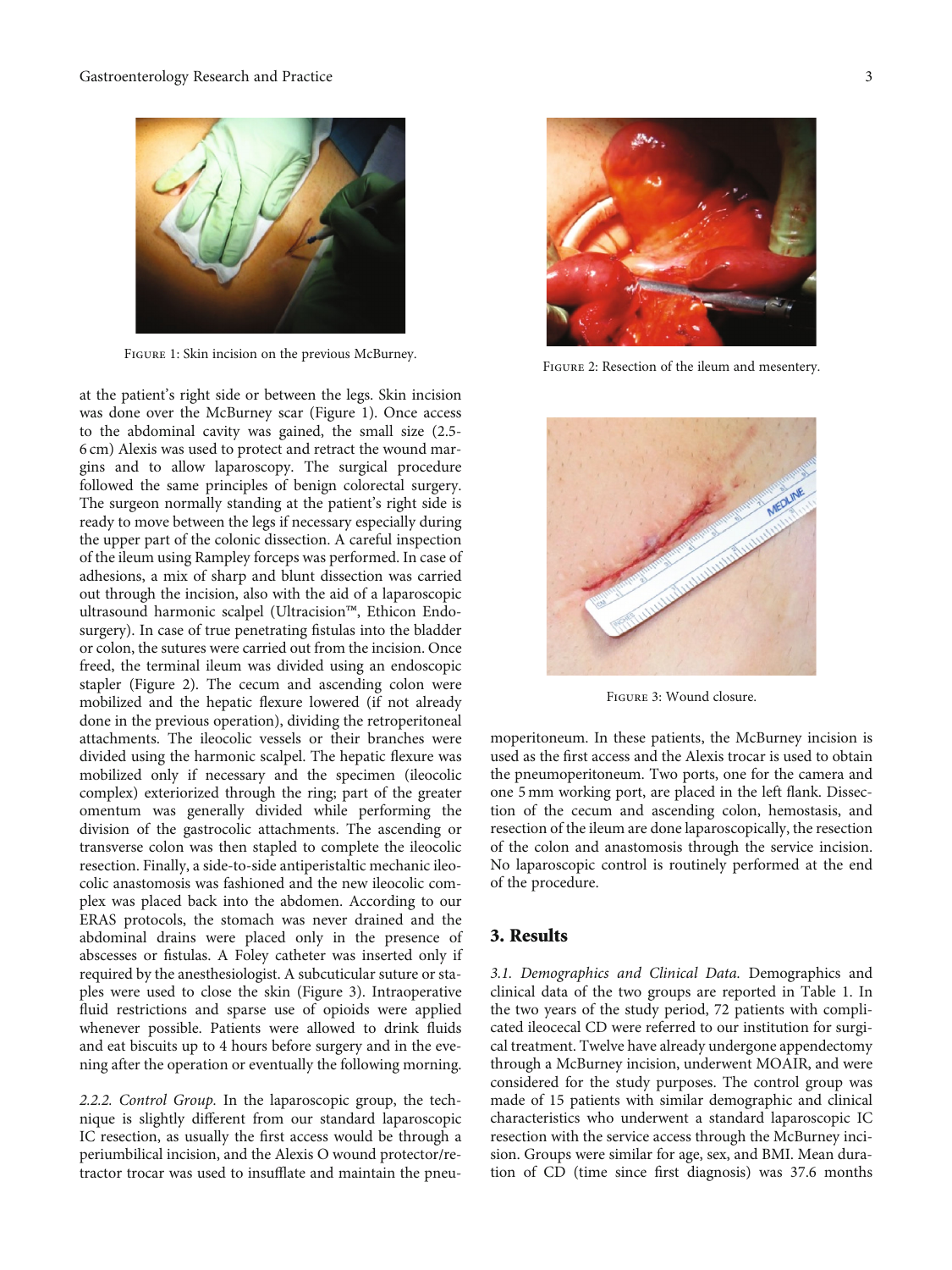(range 8-96) in the first group and 41.2 months (range 9-102) in the control group (*p*: n.s.).

3.2. Surgical Outcomes. Mean operative time was 89 minutes (range 75-156) in the study group and 122 minutes (range 91-148) in the control arm  $(p: 0.03)$ . Mean blood loss was 128 mL (20-450 mL) in the study group and 137 mL (range 25-512) in the control group (*p*: 0.051). All patients in both groups were compliant to our ERAS protocol. Mean postoperative hospital stay was significantly lower in the study group (4 days, range 3-7) when compared with that in the control group (6 days, range 4-9) ( $p < 0.05$ ). No delay in LOS was observed in patients carrying abdominal drains.

3.3. Study Group. In the study group, two patients had already undergone a previous laparoscopic ileocolic resection. The first patient had an anastomosis stricture and a mesenteric abscess; the second had a large pelvic inflammatory mass involving the neoterminal ileum, the iliac muscle, and both the posterior and anterior abdominal walls. In both patients, the right colonic flexure was already lowered. The other 10 patients were naïve for surgery: 4 had penetrating disease (into sigmoid colon, mesocolon, and small bowel) in three cases with small mesenteric abscesses. The mesentery was extremely thickened in 4 cases, and in 2, the prestricture small bowel was dilated and thickened. The mean length of the surgical incision was just less than 6 cm, often shorter than the existing McBurney scar. Good correspondence was found between preoperative imaging and intraoperative findings. Five patients had a drain left at the end of the surgery: four had a mesenteric abscess and one a very large inflammatory mass; the drain was removed in the first postoperative day in three cases and the second postoperative day in two. Clinical characteristics were similar in the control arm, with 3 patients with recurrent disease. In the study group, it was possible to complete the MOAIR in all 12 patients without any conversion to laparoscopy.

3.4. Control Group. In the control arm, there were 2 late conversions (more than fifteen minutes after trocars insertion) to open surgery: the first patient had a difficult mobilization of a large inflammatory mass stuck to the posterior abdominal wall and pelvis; and the second patient had uncertain anatomical landmark due to previous surgery and recurrent fistulising disease. In four patients, the abdomen was drained after the procedure and the drains were removed within 36 hours. No intraoperative complications were observed in this series.

3.5. Morbidity and Mortality. Regarding postoperative complications in the study group, only one patient had a minor (Clavien-Dindo II) adverse event, a wound infection treated with antibiotics. In the control group, we observed three minor complications, two wound infections and one urinary infection treated with antibiotics (*p*: n.s.). No mortality was observed in both groups.

3.6. Follow-Up. One patient in the study group and one in the control group had an endoscopic and mild clinical recurrence at the 1-year follow-up.

#### 4. Discussion

Laparoscopy should be the preferred approach for ileocolic resection in CD when appropriate expertise is available [[1](#page-4-0)]. We already reported our experience with laparoscopic ileocecal resection in the nonselected patients with complicated CD and disease behavior, complexity of cases, conversion rates, perioperative complications and patient's satisfactionconfirmed feasibility, and advantages of the minimally invasive approach [[7](#page-5-0)]. Three meta-analyses including 15 studies confirmed the consistent benefit of laparoscopy [\[1](#page-4-0), [4, 8](#page-5-0)]. Moreover, patients with CD laparoscopic resections share the same long-term recurrence rate when compared with those with the open approach, eliminating the concern of missing occult segments during laparoscopy [[9](#page-5-0)–[12](#page-5-0)].

However, in case of complex cases or for recurrent disease, the recommendations in favor of the laparoscopic surgery are not so strong [\[2, 4](#page-5-0), [13\]](#page-5-0). In a recent meta-analysis reporting seven nonrandomized studies, laparoscopic surgery for recurrent CD is recommended only in selected cases, and conversion rate is significantly higher when compared with naïve CD patients [[14](#page-5-0)].

Our study describes the use of a novel minimally invasive open technique for ileocolic resection in a group of patients with complex CD who previously underwent an open appendectomy through a McBurney incision. The underlying idea is that an open but minimal surgical access could provide advantages such us avoiding "late" conversions and reduction in operative time and costs, together with the known advantages of minimal invasive surgery. Clinical outcome was compared with a control group of patients with similar clinical characteristics but treated with a conventional laparoscopic approach. The results seem to suggest that a small right inguinal access, conveniently made over the McBurney scar, is good enough to undertake a complex ileocolic resection for CD. Using a pre-existing incision as the only abdominal access, this technique may also offer cosmetic advantages over conventional multiport laparoscopic surgery. The choice of an open surgery through a McBurney incision is compliant with the ECCO guidelines that report insufficient evidence to recommend laparoscopic surgery as the first choice in more complex cases [\[1](#page-4-0), [4\]](#page-5-0).

The standard laparoscopic approach usually requires three to four ports, with the related risks of visceral and vascular injuries, port-site complications (bleeding, postoperative abdominal wall hematomas, local nerve irritation, and port-site incisional hernia), and postoperative pain. A service laparotomy is usually necessary in almost all techniques, and in case of an existing abdominal incision, it is usually the chosen service access to the abdomen. In our experience, we noted that in the patients with a previous open appendectomy, the McBurney incision used to perform a single-port laparoscopic ileocecal resection was good enough to dissect and mobilize both the small bowel and the right colon [[15](#page-5-0)]. In the first five cases of this series, an exploratory laparoscopy was carried out to inspect the abdominal cavity at the end of the procedure. From case five, even though the laparoscopic equipment was ready in the operating room, no laparoscopy was performed after the resection, as it is for almost all our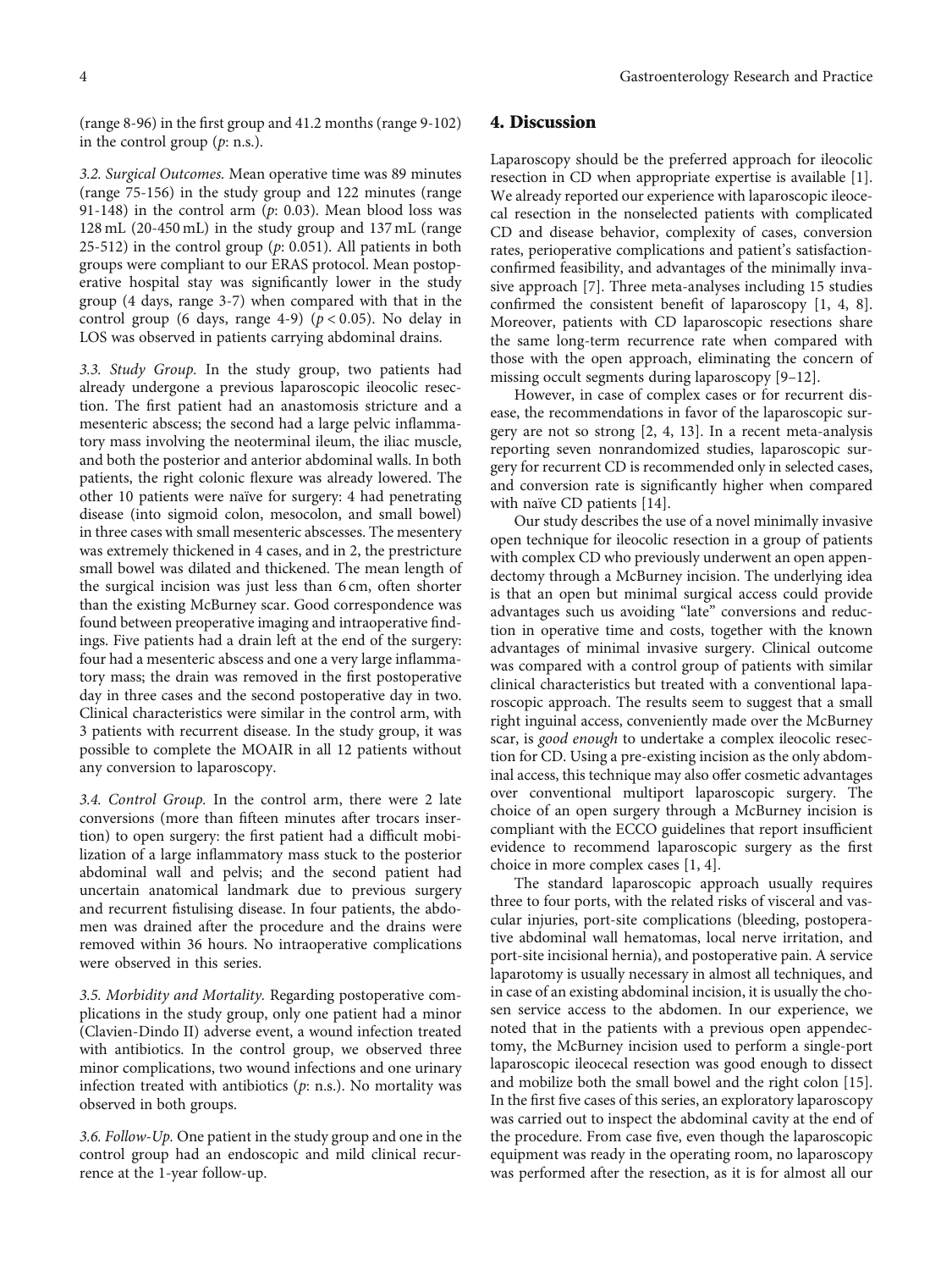<span id="page-4-0"></span>laparoscopic ileocecal resections. The incision that was made over the McBurney scar was almost always shorter than the existing scar even in overweight patients. The Alexis O wound protector was useful to access the abdominal cavity and made it possible to easily convert to laparoscopy. The McBurney incision gives a good exposure to the operative field and offer a safe visual of all the important structures, such us the ileocolic vascular pedicle, right ureter, and duodenum.

Although laparoscopy is currently considered safe and feasible in the primary Crohn disease and experienced authors recommend its application even in more complex cases [[16](#page-5-0)], high rates of conversion are still reported (up 25.4%) [\[5](#page-5-0), [16](#page-5-0)]. In this small series, a McBurney incision, together with the extensive use of Alexis O wound retractor, provided optimal exposure of the surgical field also in cases of penetrating the disease; in the study sample, we have operated four patients with fistulas to sigmoid colon, ileum, and mesocolon. However, it is not possible from such a small incision to explore the whole abdomen as it is in laparoscopy, but certainly, there is no constriction regarding site view and possibly a fistula between the left side of the bladder or the sigmoid colon can be handled even easily this way. For what concerns the potential risk of missing lesions, we found an almost 100% matching between the results of preoperative imaging (EUS, CT, and MRI) and intraoperative findings, and this is also the reason why we do not routinely explore the abdominal cavity during our laparoscopic ileocecal resections.

The MOAIR seemed a straightforward operation, easy to perform even in complex cases. As stated, it was initially thought as part of a laparoscopic ileocolic resection, after the insertion of the Alexis ring port over the McBurney incision. Eventually, it was clear that, in most instances, the sole incision was enough to undertake the whole operation. From this observation, a comparative analysis was planned. Our results showed that MOAIR was feasible and safe in this preliminary series, demonstrating some advantages such as shorter mean operative time and mean hospital stay, while no significant differences were noted in blood loss, conversion rates, and postoperative complications. In the control group, a conversion to open procedure was necessary in two patients due to large inflammatory mass and pelvic abscesses. The conversion rate (13%) is in line with current literature reports, but higher than the 2% reported by Nguyen et al. [[17](#page-5-0)]. In their recent paper, Mege and Michelassi described their experience on 427 consecutive patients undergoing abdominal surgery for CD and concluded that increasing expertise in laparoscopic surgery carry a decrease in the conversion rate, even in more complex cases. Predictive factors for conversion included older age, current smoker, recurrent disease, thickened mesentery, and large inflammatory mass. Despite the vast experience with both CD and laparoscopic surgery, they concluded that one-fifth of the cases still need conversion [\[5](#page-5-0)]. It is possible that different results among authors are due to different patient selections. In fact, in this series, only patients with complex CD (recurrent, fistulizing, multiple fistulas, thickened mesentery, and pelvic abscess) and not those with simple stenosis of the

terminal ileum are included, as reported by other authors [\[18](#page-5-0)]. This study may add some additional evidence in the preoperative decision of whether a patient with complex CD should be approached through a conventional laparoscopic or open access.

Patients in both groups received the same perioperative care, and in both the study and the laparoscopic group, patients were compliant to the proposed ERAS protocol. As shown by many studies, following the principles of enhanced recovery conveys advantages in the postoperative recovery with a shorter hospital stay and lower overall complication rates [\[19\]](#page-5-0). Even if according to ERAS recommendations, the placement of a drain should be avoided, in patients with abdominal abscesses or large masses, we preferred to leave in place a drain for one or two days. The perceived need for the placement of an abdominal drain was not different in the two groups (five patients in the study group and four in the control group) and did not affect postoperative stay.

### 5. Conclusions

MOAIR for complex CD seems to be safe and feasible in patients with an existing McBurney incision and, in our small series, it seems to reduce operative time and length of hospital stay, with similar complication and conversion rates when compared with a standard laparoscopic approach.

#### Data Availability

The data used to support the findings of this study are included within the article.

#### Ethical Approval

All procedures performed in studies involving human participants were in accordance with the 1964 Helsinki Declaration and its later amendments or comparable ethical standards. No ethical committee approval was required for the purpose of the study.

## Consent

All patients involved in the study gave their prior written informed consent.

#### Conflicts of Interest

The authors declare that they have no conflict of interests.

#### Acknowledgments

This research received a financial support by a not-for-profit association: the European Society for Degenerative Disease.

#### References

[1] W. A. Bemelman, J. Warusavitarne, G. M. Sampietro et al., "ECCO-ESCP consensus on surgery for Crohn's disease," Journal of Crohn's and Colitis, vol. 12, no. 1, pp. 1–16, 2017.